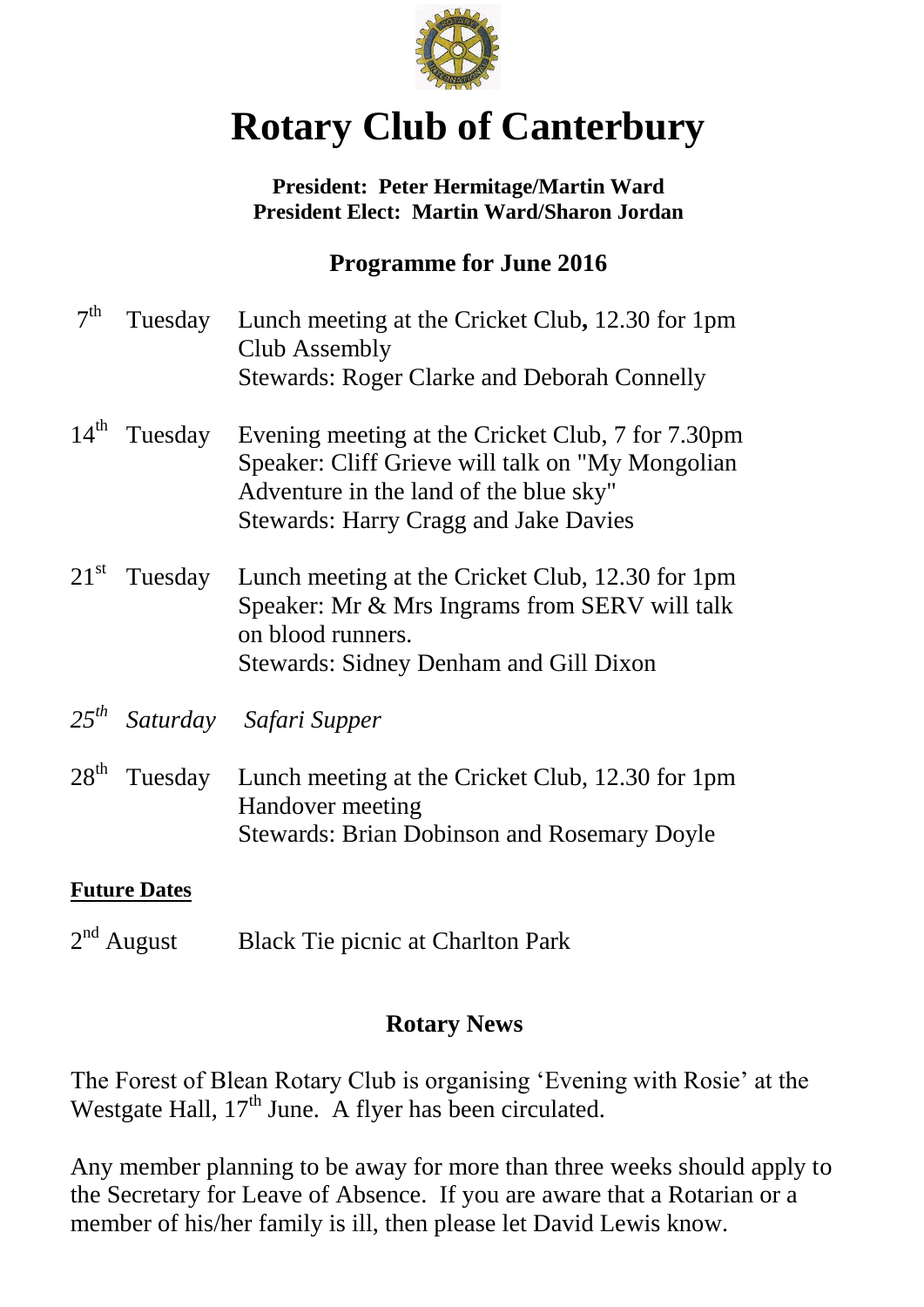Please note when you are Steward, and if you cannot do that date, it is your responsibility to find a substitute.

Martin Ward

### **Speakers' Secretary**

If you have any ideas for Speakers – if you know someone who has done something Members would be interested in, or have heard of a worthwhile charity – please contact Brian Wheeler **by email** to let him know.

## **Birthdays for April**

April as a general rule, starts the month off as a fool. It also has Birthdays for me to strive, to read out this month's total of five. I'm sure there will be no mystery, when I say that he once taught history. Last month on St David's day, his daffodil was on display, was it that he'd a National claim, or was it probably just his name, nothing left except to say, **Peter Wales** Happy Birthday.

Number two today is someone new, on my Birthday list for you, In his working life not least, he worked with Pharmaceuticals in the Far East. I'm now very pleased at this point to say, **Charles Evans** for the first time Happy Birthday

Fellow Rotarians I'm not playing games, when I talk about someone who possesses two names, He watches his sport whenever he can, being an ardent Rugger fan, He also has to watch all weather alarms, so as to protect the crops that he farms, the last clue I've really given it away, so **Robert Boyd-Howell** Happy Birthday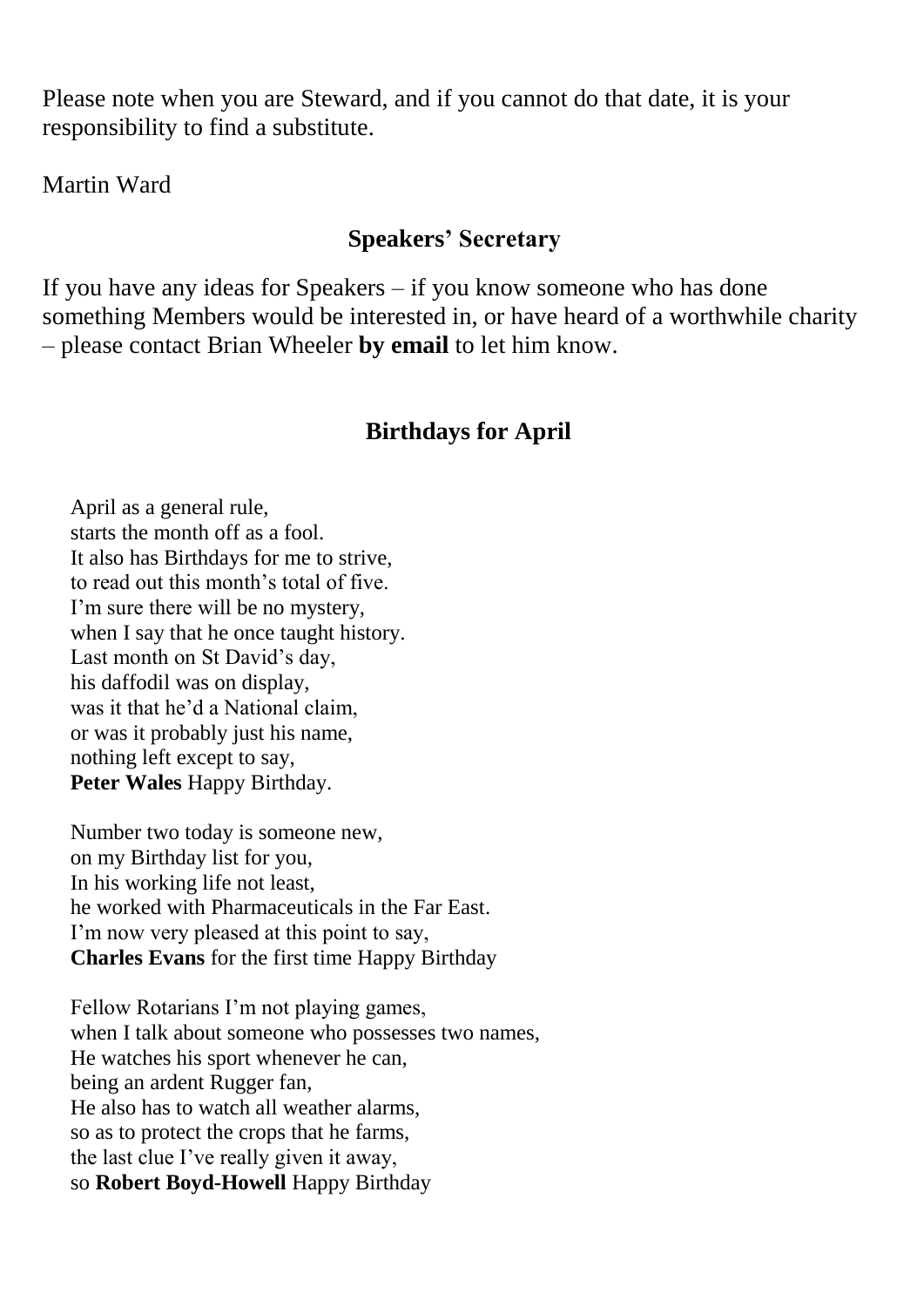The boy stood there and felt a flop, when told it was a comma, and not a full stop, It did not for him get any easier, when told to recite from Julius Caesar. In retirement many gifts to pick, especially in the world of music, playing the piano and Top Choir Kent, clearly shows his obvious talent, so on this note let us all say, to **John Harris** Happy Birthday

His banking role followed a very strange course, he went to work with a black horse, where he learnt many skills so well, especially the one with ducks to sell , when you see him in full action, it really is a star attraction. On the serious side, he will never fail to help with everything in his avail I'm sure by now you know the name, the last one in this month's hall of fame to finish off the name from me It's Happy Birthday **Michael T**

#### **Birthdays for May**

A warm hello from me today as I bring to you birthdays for May I have a wide and varied mix as I read out to you this month's six Just a few short weeks ago He did drop in to say hello, now once again he's gone away, but hopefully he'll return one day , In the meantime I'll just say **Andrew Clague** Happy Birthday

Many times he's sailed the world's seven seas cruising around relaxed and with ease, Lots of places for him to go after his retirement from P and O. In Rotary he is our Curator as the Millennium Scholarship administrator He also enjoys tennis, and is now very keen in rolling the bowls across the green The final words that I wish to say, are **Leslie Stephenson** Happy Birthday